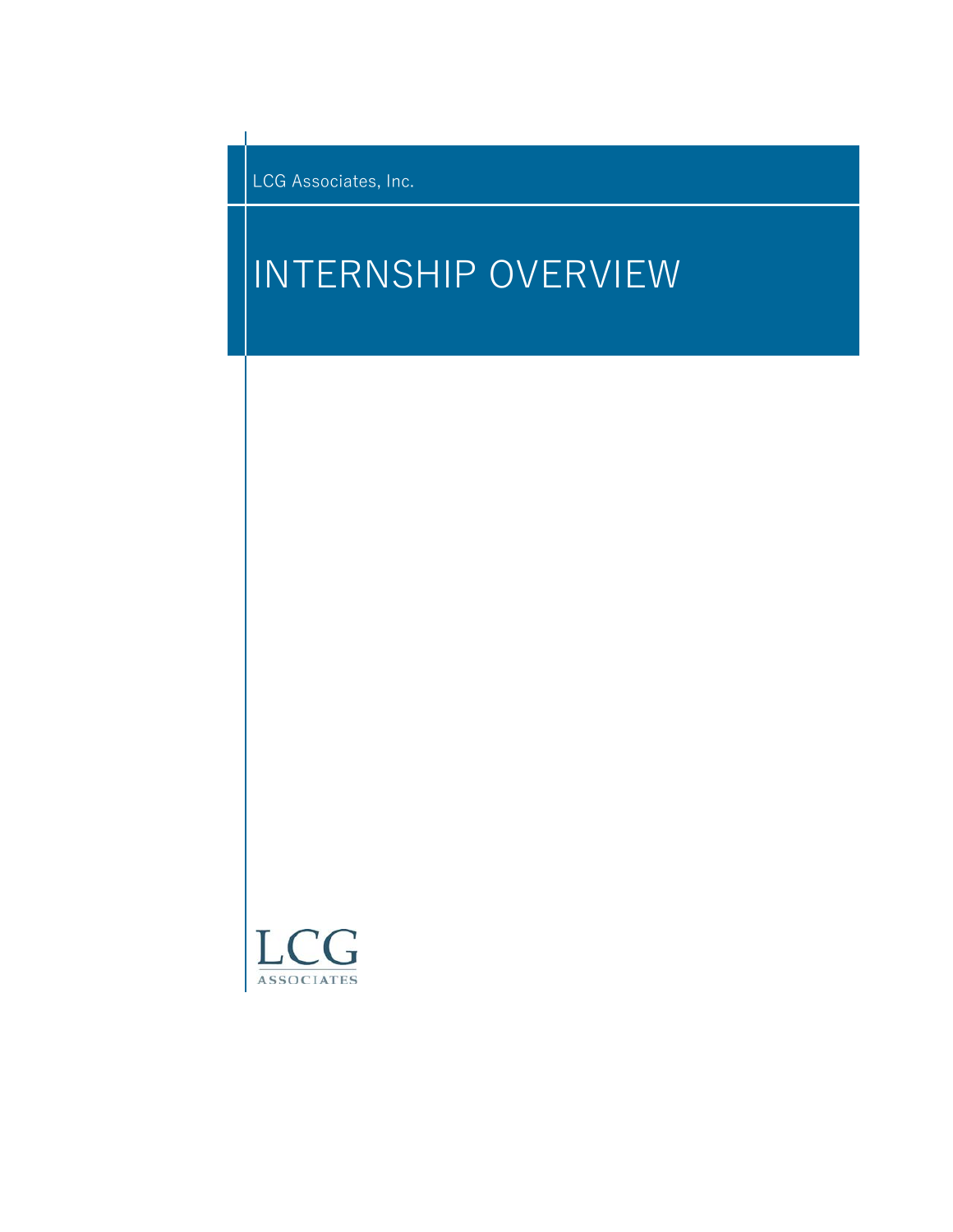# Internship Overview

The goal of the LCG Associates ("LCG") internship is to cultivate a diverse future generation of investment professionals and offer the opportunity for the intern(s) to learn more about a career in the investment industry while networking with professionals who provide mentorship.

LCG will partner with multiple local investment management firms to offer a paid summer internship program to a highly qualified minority student who is interested in the field of investments. The internship will be rotational and last for a total of 10-12 weeks (June-August). The expectation is the intern spends 4-5 weeks with each organization to get exposure to multiple areas with investment consulting and management.

# Eligibility

Applicants should be undergraduates currently enrolled in an accredited U.S. College or University, in good academic standing, enrolled in a 4-year degree program, identify as a minority and eligible to work in the United States.

## Application Procedures

Applicants must submit an application, resume and essay, as well as complete an in-person interview with our selection panel for the short-list of candidates. Applicants must provide LCG with any additional information that LCG reasonably requires to confirm that applicant meets the eligibility requirements. LCG will conduct background checks on applicants.

### Evaluation Process

Applications will be reviewed by LCG & partner firm(s).

### Internship Awards and Recipients

LCG shall award the Internship in its sole discretion and all decisions are final.

### About LCG Associates

LCG is a national consulting firm headquartered in Atlanta, Georgia with offices in Dallas, Texas and Seattle, Washington. Our sole focus is providing investment consulting services. We are an independent, 100% employee-owned firm. We believe this ensures LCG's and our clients' interests are aligned longterm. Our goal is to provide a select number of clients with highly customized advice and serve as an "extension of staff." We work with nationally recognized foundations, endowments, corporations, nonprofits, and other institutions as well as private investors. Our job is to help them achieve their portfolio goals in order to further their mission. Being in business for 49 years and continuing to grow, we hope you'll consider joining LCG's team.

At LCG, our policy is to hire the most qualified individuals. We provide equal employment opportunities for our present and prospective team members. LCG prohibits discrimination and harassment of any type on the base of race, ethnicity, gender, national origin, religion, sexual orientation, pregnancy, disability status, marital status, age, genetics, protected veteran status, or any other characteristic protected by federal, state, or local laws. We comply with equal opportunity laws and with the spirit of those laws. This